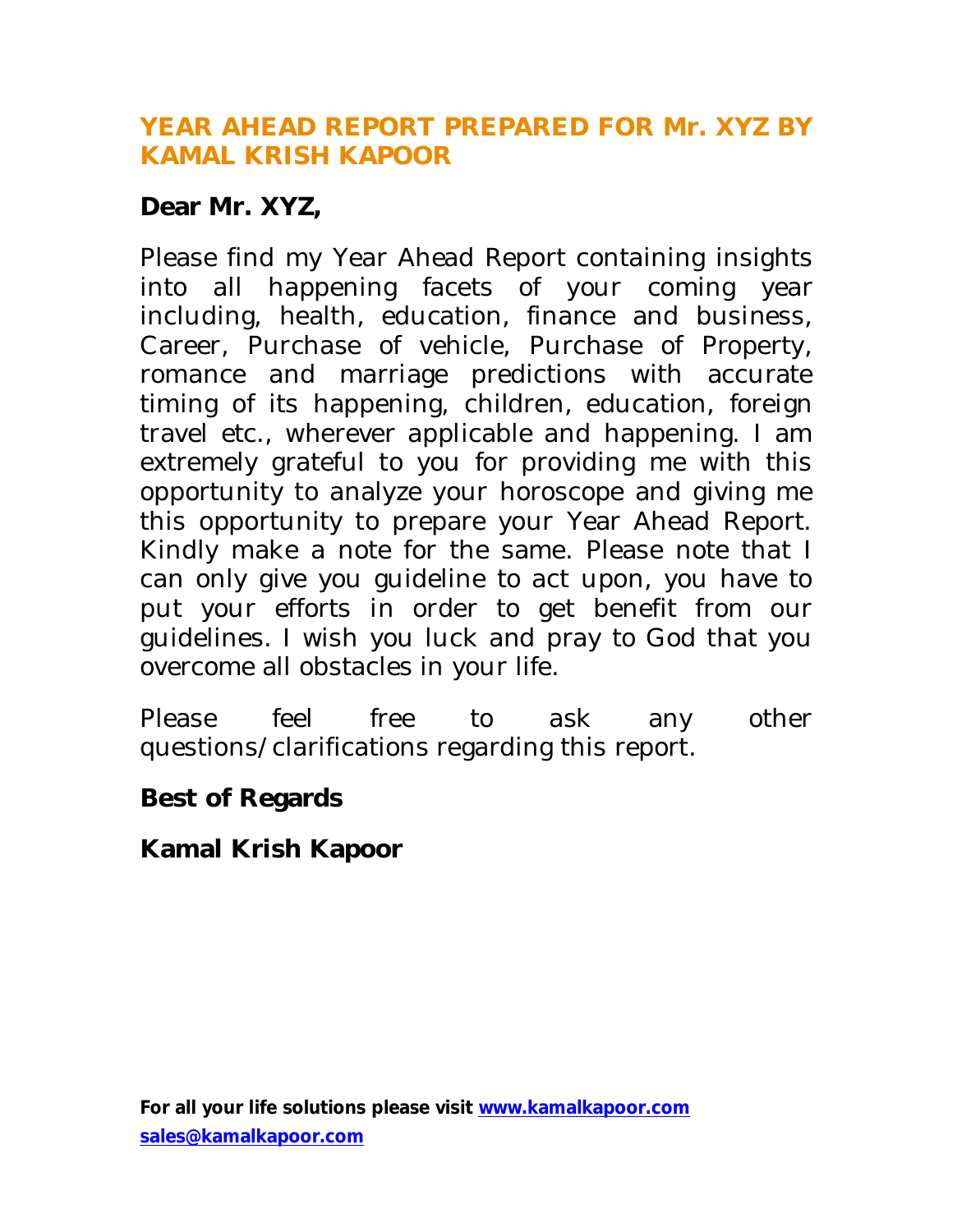# **Your birth chart**

According to Indian Vedic astrology, you're born under the **Gemini** ascendant. Your Moon sign is **Capricorn and your Nakshatra is Sravana** .

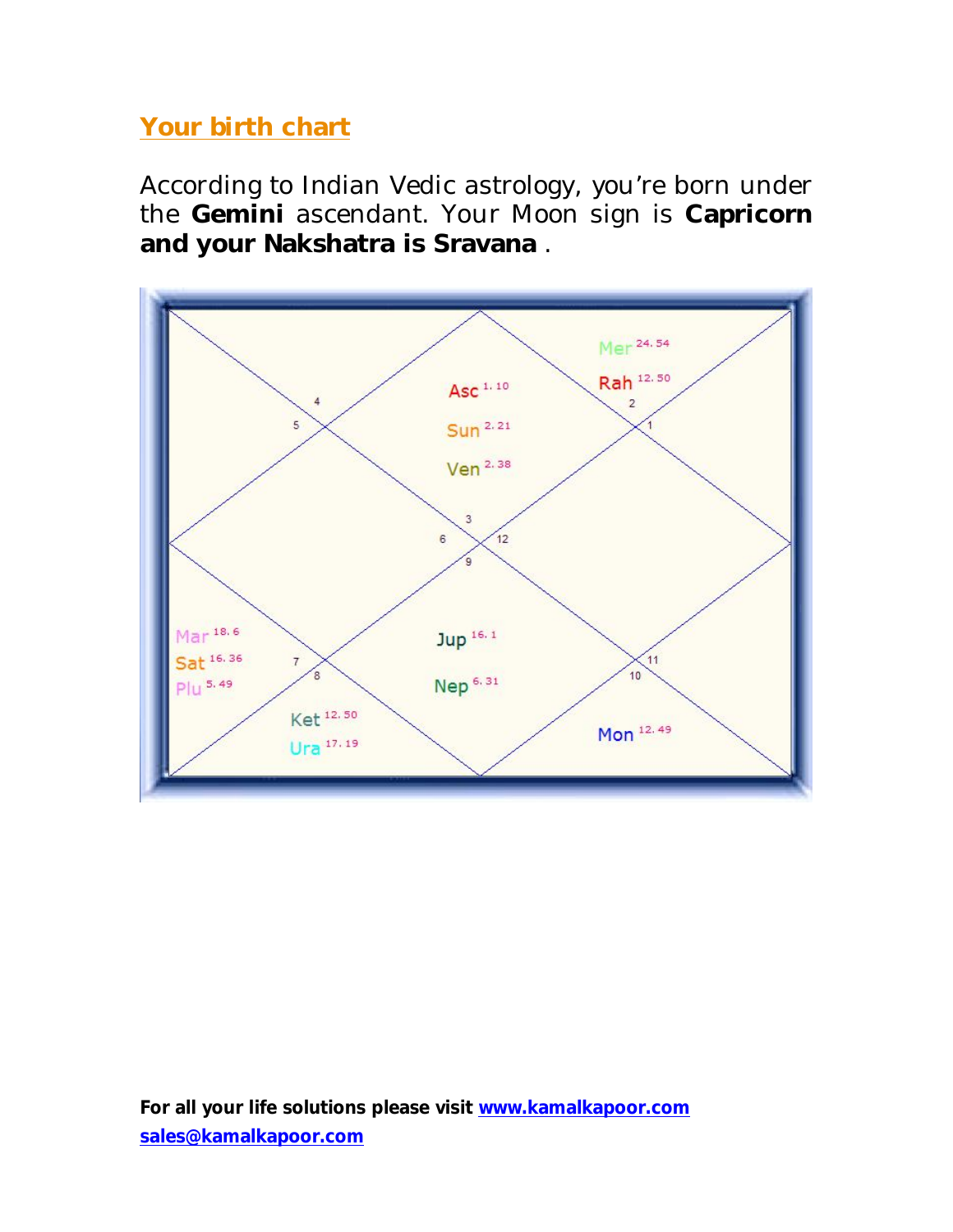**Dasha and Bhukti wise Predictions**

### **Now you are going under the Dasha-Bhukti-Antra of Jupiter-Jupiter-Saturn from 17th of August 2017 to 19 th of December 2017.**

Main period Lord Jupiter which is Lord of 7th and 10th houses is placed in 7th house in it's own sign Sagittarius. This is a very fortunate placement as you are enjoying the benefic results of ' Hamsa Yoga ( A Pancha Maha Purusha Yoga combination ). For this, you will be intelligent, wise, and an embodiment of virtues - with profound religious/spiritual inclination; you will be successful in all your undertakings. You will always remain engaged in doing worthy deeds, and be helpful to others. People in general will treat you with respect and honor. Even your enemies will soon become your friends. Apart from this Sun aspect on Jupiter and Venus aspect are also benefic for you in long run.

Overall this period would end up being excellent one for you. Your own creative work could turn out to be beneficial and you would feel encouraged to work more. Some sorts of respite and development in your state of mind would be present in the end of this period. In this period speculation should be totally avoided because you may not reap benefits from this particular subject. Money matters will be taken care of excellently in this phase. In this period you have to keep a keen eye on your dietary habits. Try to take your meal on time else you may face gastric problems.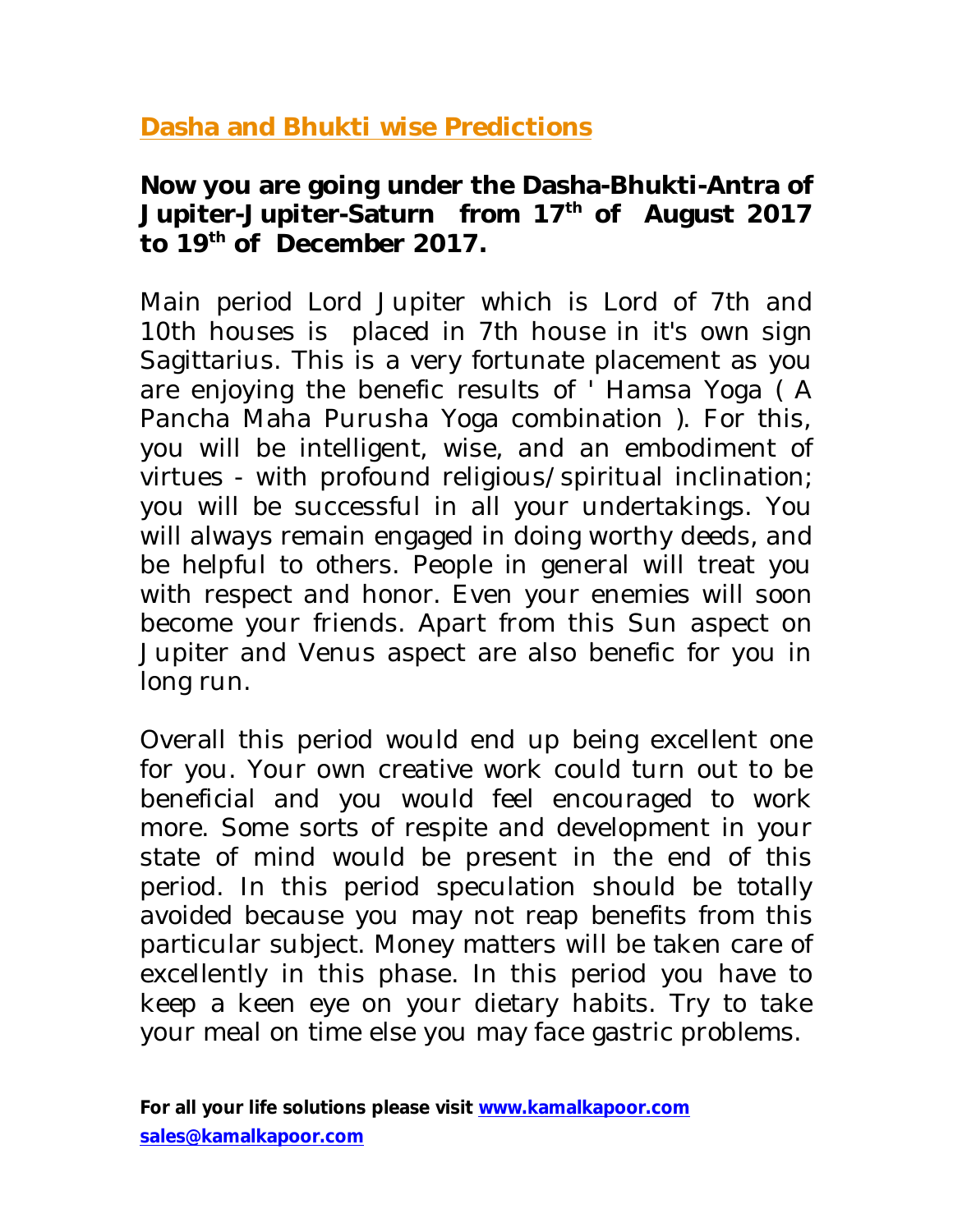Relations with spouse will be cordial with some differences may crop up every now and then , but nothing will be serious.

Change in job can be taken up and you'd be advised to do so in next year.

### **Now you are going under the Dasha-Bhukti-Jupiter-Jupiter-Mercury from 19th of December 2017 to 8th of April 2018.**

Mercury in your chart is Lord of Ascendant and 4<sup>th</sup> houses and is placed in 12th house in Taurus Sign and is in conjunction with Rahu.

Mercury's placement in Taurus Sign is a good placement as it is in a friendly sign. It will give you quick thinking and make you grounded to reality. You are capable of seeing through things while executing your plans. Your communication skills are excellent and you are good in conveying your thoughts to the person concerned. You have a fine sense of humor and are generous in thoughts and action, but on the other hand there are some negative aspects also. You do not take criticism very lightly and you may look down up on others and your humor some times take shape of cutting sarcasm. You may have difficulty in concentrating on your goals and could lack the requisite seriousness for the same. You could suffer from ENT or throat related issues.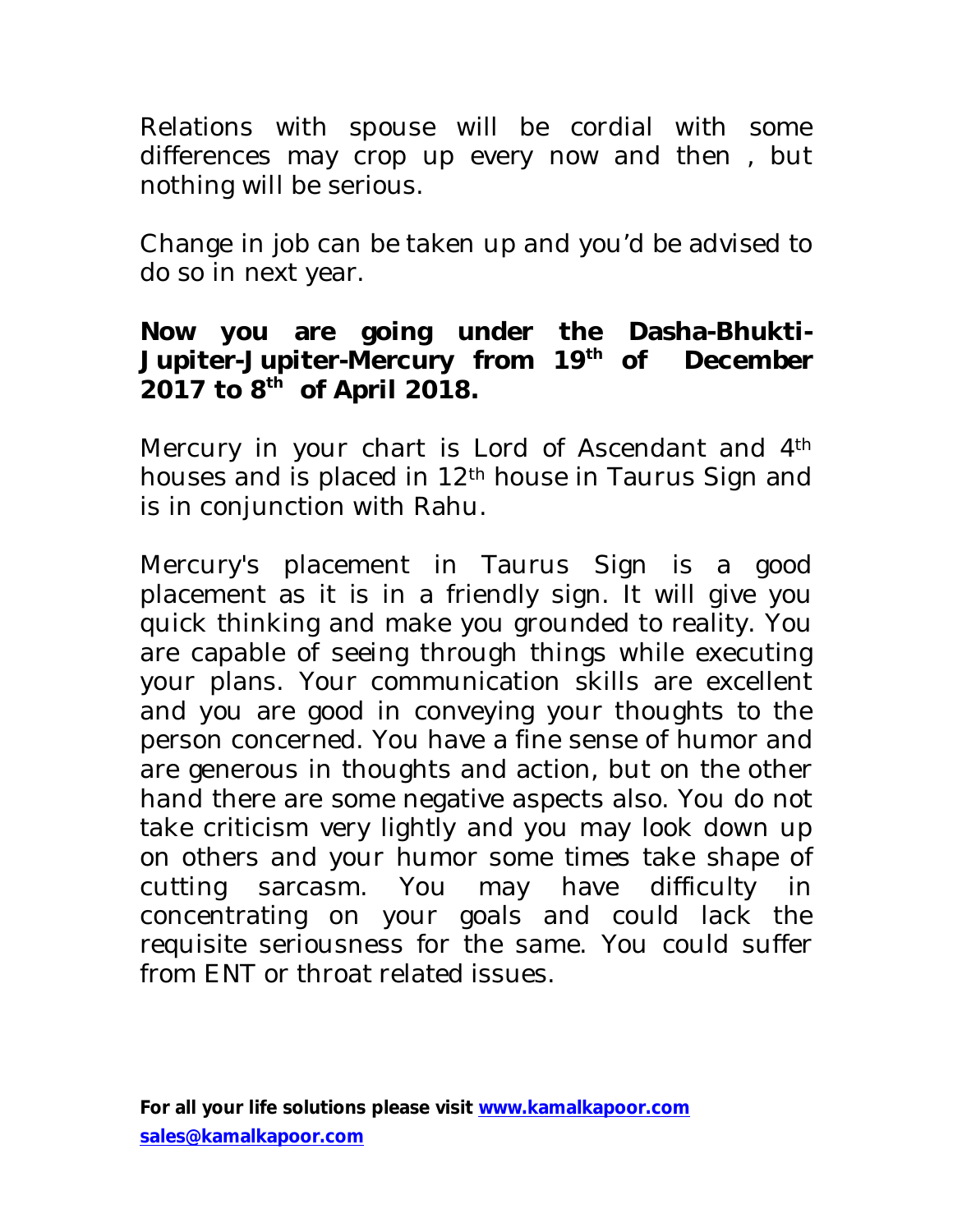Mercury's placement in trika house ( inauspicious 12th house ) is not so good. You might be remained self absorbed and forget about your family and close relations. You may suffer from secret enemies who would work against you. You should remain careful about written documents and should go through them real carefully before signing them. You are much interested in occult subjects.

This particular period may give you mixed results with regard to love and associations. You could expect problems caused by faulty communication like gapped, incomplete or confusing communication and partial reception of messages, but also carelessness, confusion or incorrect assessment. In the middle of this period your secret enemies may try to dominate you and due to this you could get frustrated. Some type of emotional disruption is also indicated in this time period. Being pragmatic and focused would give you good results in all your relevant sectors. You have to get organized and plan your fiscal prospects in a wise manner to avoid confusions. Some sorts of tension would be also present but it should not be a point of worry, it will get resolved within some time and you will feel more energetic and fresh throughout the time period. The change in the weather could have an effect on your strength. It is important for you to take the best care of your loved ones in this period. Meditation would be more supportive in this period. You might also go for an outing with your companion. It is advised to restrict traveling as far as possible as this phase because it may not be very satisfying.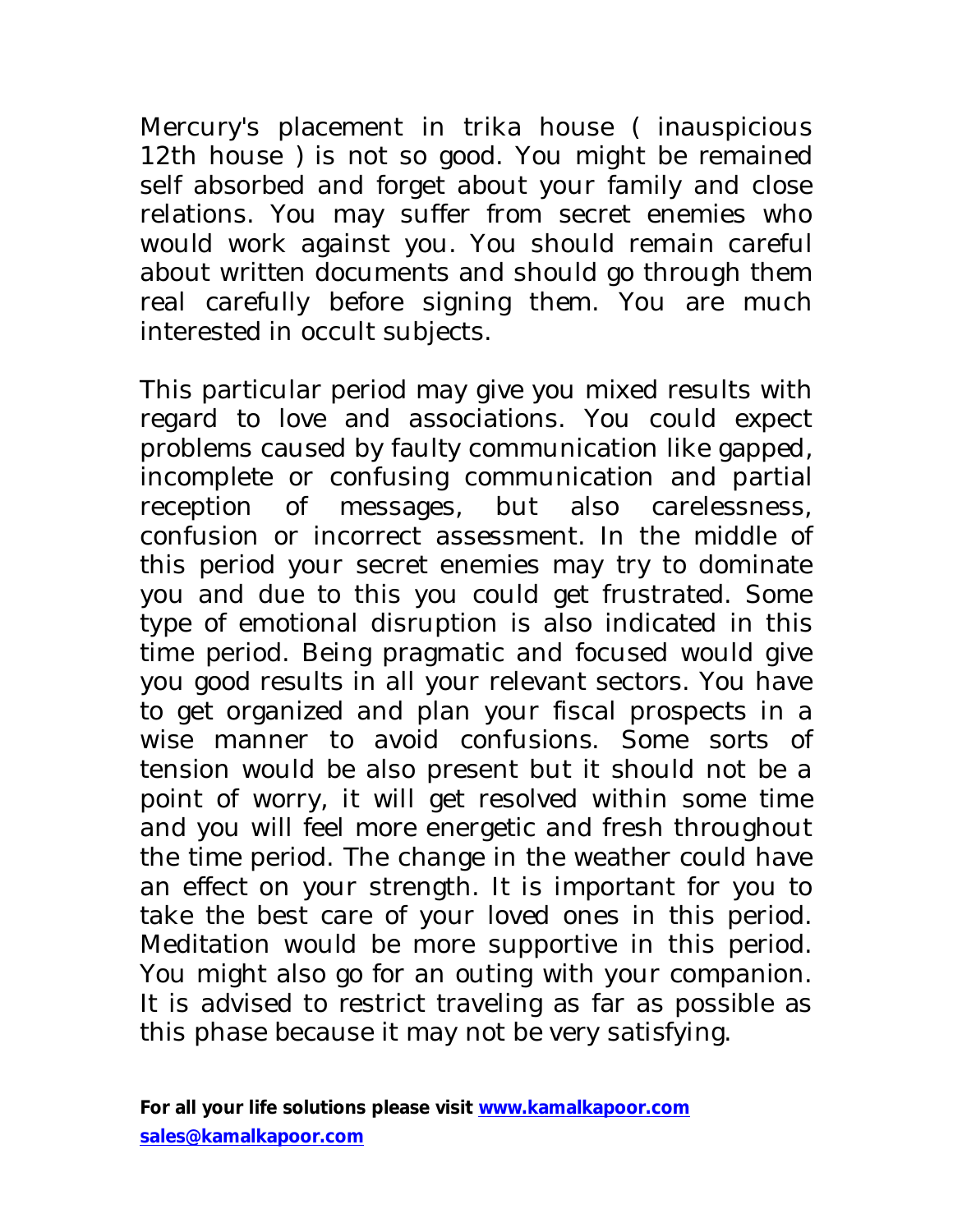### **Now you are going under the Dasha-Bhukti-Antra of Jupiter-Jupiter-Ketu & Venus from 08th of April 2018 to 30th of September 2018.**

In this period your bonding with your loved ones would be enriched and in this period you could expect some kind of gift from your loved ones. Due to this you will feel more virtuous and energy level would be quite high. This is the desire fulfilling period, in this period your maximum aspirations would be fulfilled. This period would be good & you will rise economically and socially along with this you will be making all round progress in your profession. Your ideas would be enhanced and you will be getting good support from your co-workers. But the main thing that you have to avoid making any promises or commitments because there are indication that you won't be able to fulfill them. Gains are possible in this specific period, but you have to think wisely before getting to any conclusion because money would be outlaid to enhance your children traits and due to this their skills would be improved. Lending money is not permissible at any cost. In this particular period, your health would be good & mainly your loved ones would be cherished from this. There won't be negativity present in this period. This time frame would prove to be auspicious for you.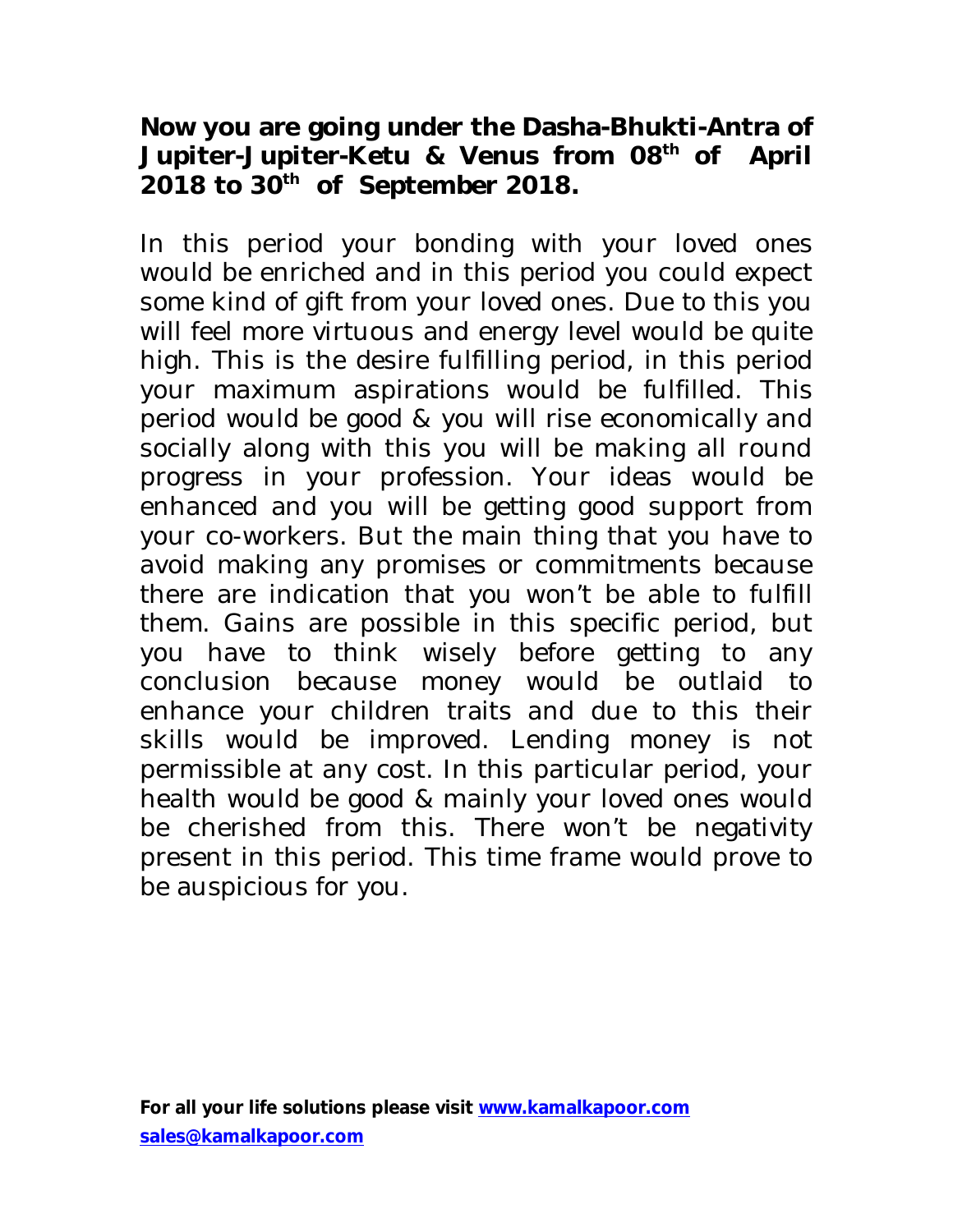# **Benefic and Malefic Planets:**

- Mercury, lord of the 1<sup>st</sup> and 4th house, is most benefic.
- Moon is neutral.
- Venus, lord of the 5th house, is benefic.
- Sun, Mars and Saturn are malefics.
- Jupiter is markesh.

## **Major Transits and how they will affect your Life in the coming year :**

Jupiter is transiting over your 10th house from moon sign. It will be in retrograde motion from 9th of March 2018 , and later will turn in to direct motion from 11th of July 2018 till it leaves Capricorn Sign on 11th of October 2018.

Saturn's transit is over your 12th house from moon sign. Saturn will be in retrograde motion from 18th of April 2018, and will turn direct on 6th of September 2018 , and after that will remain in Capricorn Sign for the rest of the year.

Rahu ( North Node ) and Ketu ( South Node ) are in transit over 7th and your moon sign respectively.

Now Let us discuss the above transitary effects for you in your life in the coming phase.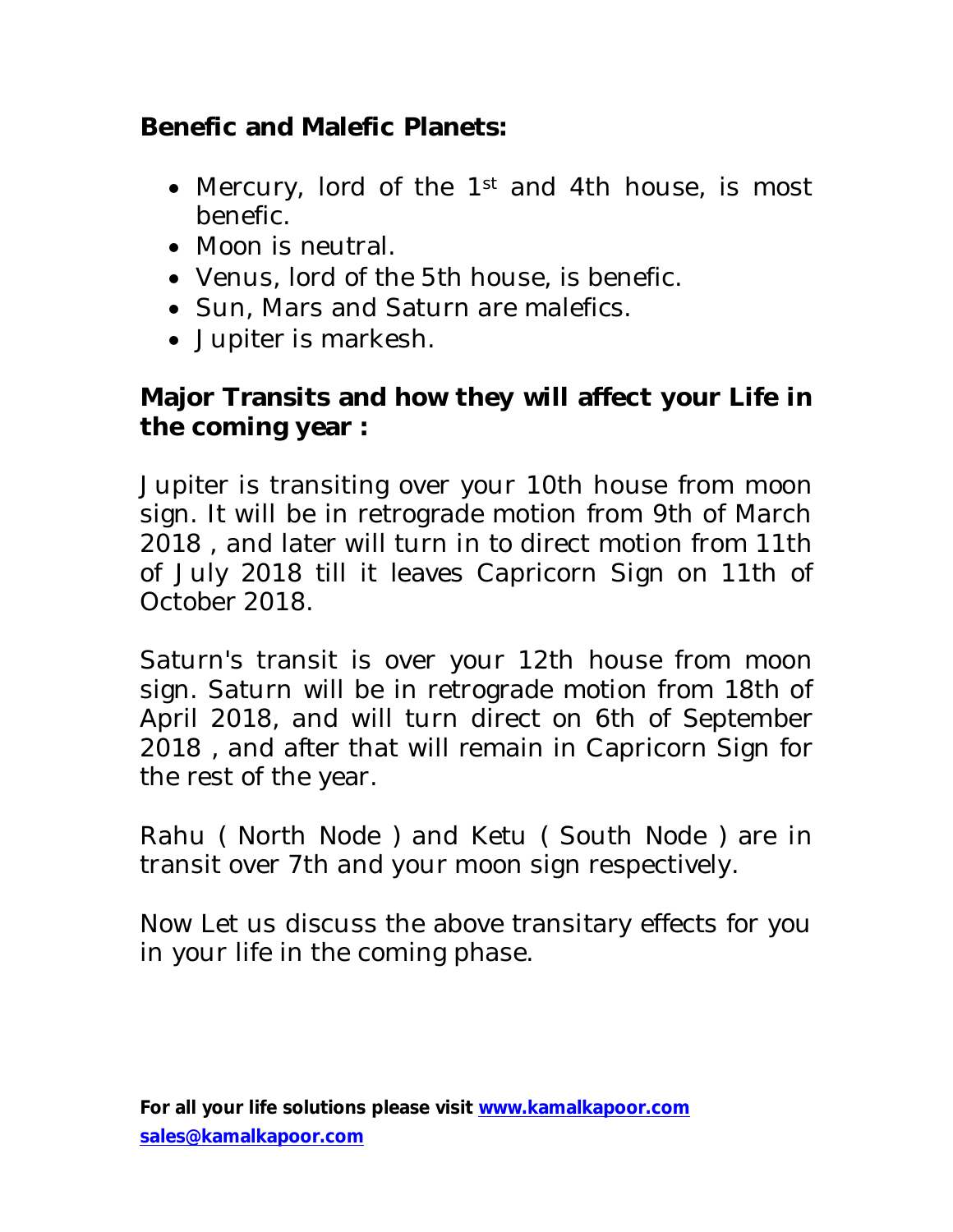Jupiter will be benefic and favorable for you in this transit, but Saturn' Sade Sati is in operation for you and will adversly affect your Professional/Career and Financial aspects. You may find that oppurtunities to earn money are scarce and your money flow could be irregular. Your expense might go up and especially unplanned expenditure could create lot of mental stress for you. In this year avoid all sorts of risky and speculative transactions. Rahu and Ketu transits are also not favorable for you and you may find some stress at your work place.

You may encounter stress in family and domestic issues and the same could affect your work performance also. Jupiter which is transiting in your 10th house is going to be good for career though. As its transiting over 10th its aspects would be on 2nd, 4th and 6th houses which is going to be good for you.

But Saturn's Sade Sati has started operating in your chart , and it is in it's first phase and the same will affect your health and your spouses's health adversly. You need to be careful about what you eat and should resort to regular exercise.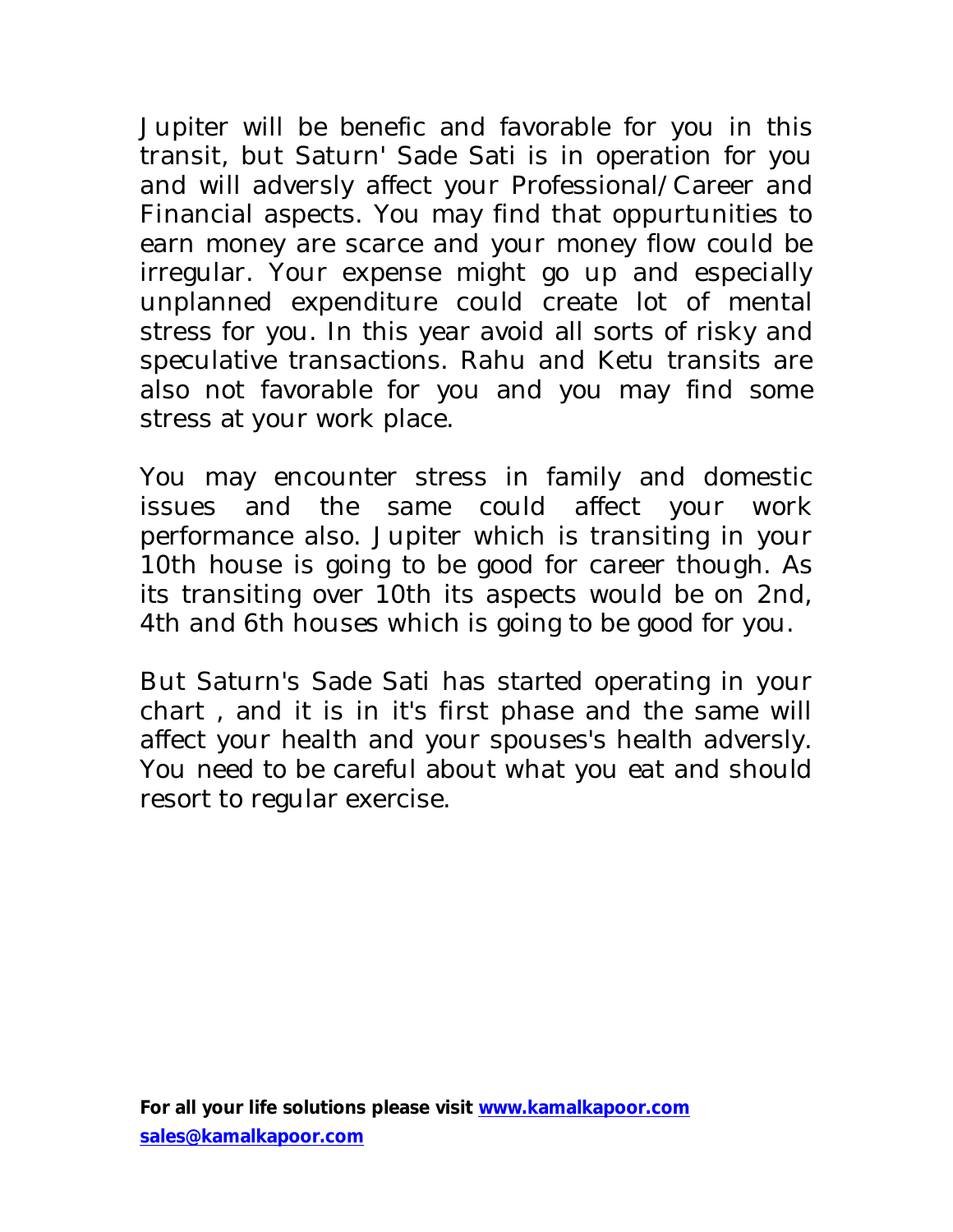# **REMEDIAL MEASURES**

**Recommendation of Gem (s):**

#### **Gem Stone for Ascendant-Lord**

Your Ascendant-lord is Mercury. But since it is placed in a trika-house ( inauspicious 12th house ), it is not advisable for you to wear a gemstone for the planet Mercury, hence Emerald ( Panna ) is not suitable or recommended.

#### **Gem Stone for 9th-Lord**

Since your 9th-lord Saturn is the lord of a trika house (inauspicious  $8<sup>th</sup>$  house), wearing a gem-stone for the 9th-lord will not be advisable for you, hence Blue Sapphire ( Neelam ) is not suitable or recommended.

### **Gem Stone for Yoga-Karaka Planet**

There is no natural yoga-karaka planet for your Ascendant.

### **Gem Stone for 5th house Lord Venus which is a benefic**

The planet Venus is the Lord of 5<sup>th</sup> house and a benefic in your Chart. You can wear Diamond ( Heera ).

25 Cents or 50 Cents of Diamond (Heera) is to be taken in a ring made of platinum or gold. This is to be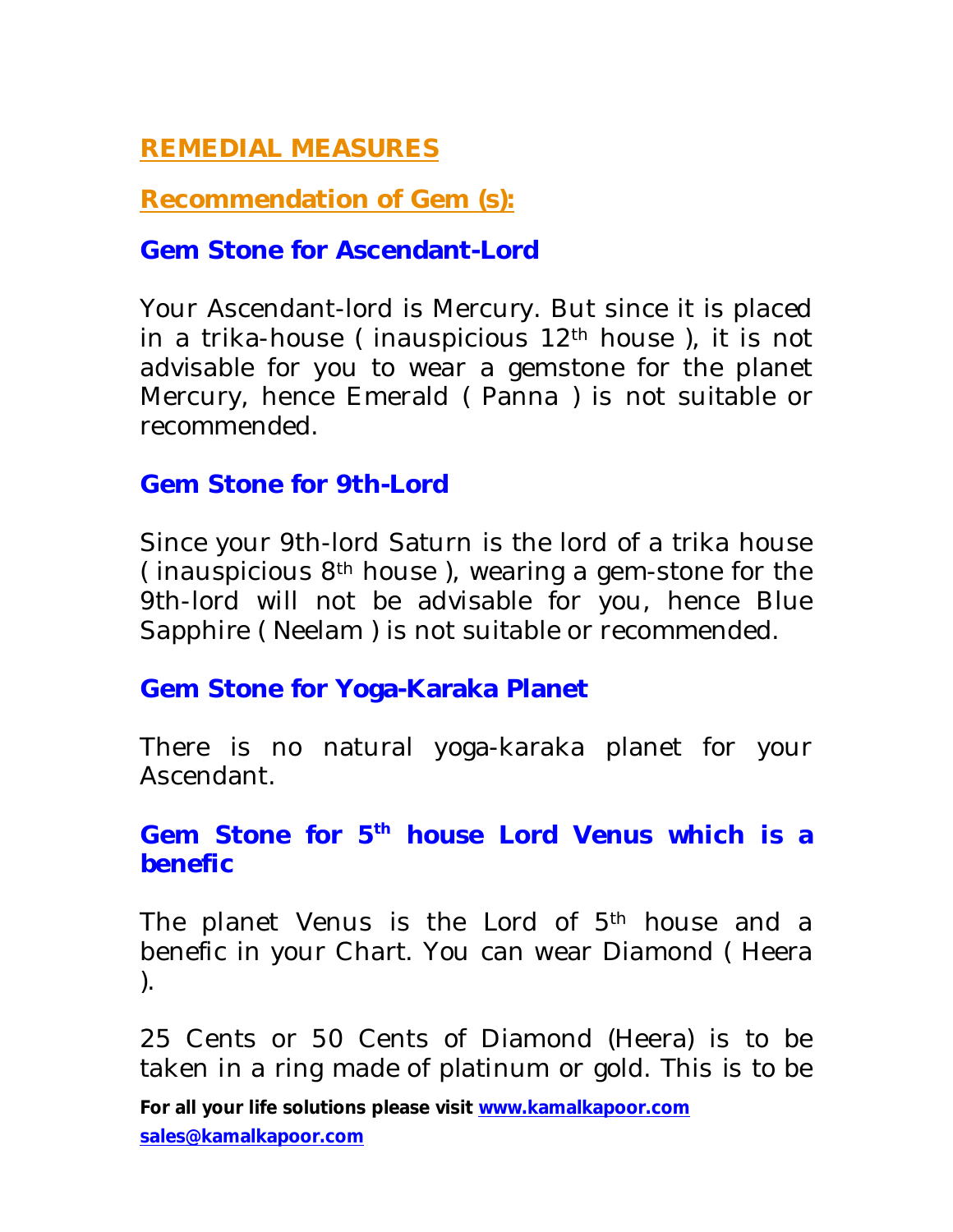worn on right-hand ring-finger on a Full Moon ( Shukla Paksha ) Friday. If you cannot afford to procure Diamond, then you may go for any of it's substitute which are : White Sapphire, Zircon, White Coral, Pearl and Quartz.

While wearing this gemstone, you should chant any of the following mantras :

Vyasadev's Vedic Mantra is :

Himakunda Mrinalabham Daityanaam param Gurum, Sarvashashtrapravaktaram Bhargabham Pranamyaham.

Graha Mantra is :

'Om Dram Drim Draum Sah Shukraya Namah'.

Beeja Mantra is :

'Shoom Shukraya Namah'.

The procedure for purification of the stone and ring is as follows:

You should prepare panchamrut. Panchamrut consists of the following:

Ganges Water (Any Holy Water), Milk, Curd, Honey and Desi Ghee plus \*\*\*\*Tulsi leaves. Mix all these and put the mixture in a small container and wash the ring in this mixture. After that clean the ring and light an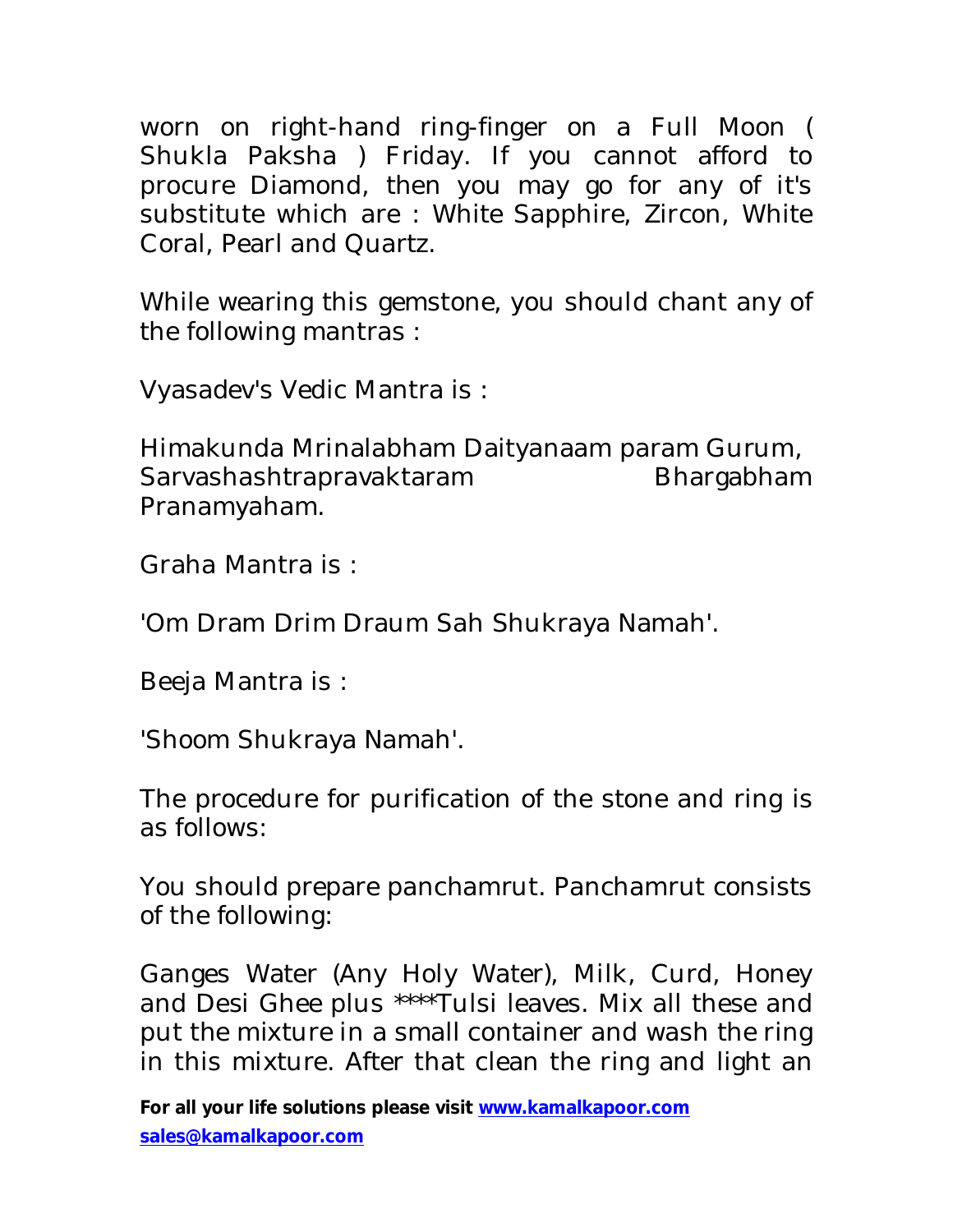aggarbati (Incense Stick) and after that wear the ring on the Ring finger. You could wear the stone in the locket form also, but care should be taken that the stone touches your skin.

\*\*\*\*Its scientific name is ocimum sanctrum and the family is labiateae and it is called Holy Basil in English

**Recommendation of Yantra (s):**

## **Shree Yantra**

Shree Yantra is one of the most auspicious, important and powerful Yantras, which not only gives the maximum benefit, but also proves beneficial for almost everybody. It is the source of attaining all worldly desires & fulfilling all wishes through inner cosmic power & mental strength. "Sree Yantra" - Sree meaning wealth and Yantra - Meaning "Instrument" - The Instrument for Wealth The Sree Yantra brings about material and spiritual wealth Shree Yantra blesses the worshiper with peace, happiness, popularity, power, authority, wealth, prosperity & success. This ancient Yantra has been used since centuries by Kings, political leaders & men in authority for attaining fame, power & financial success, and is of utmost importance to men in 'Kalyuga', since it can help them achieve all they desire in life.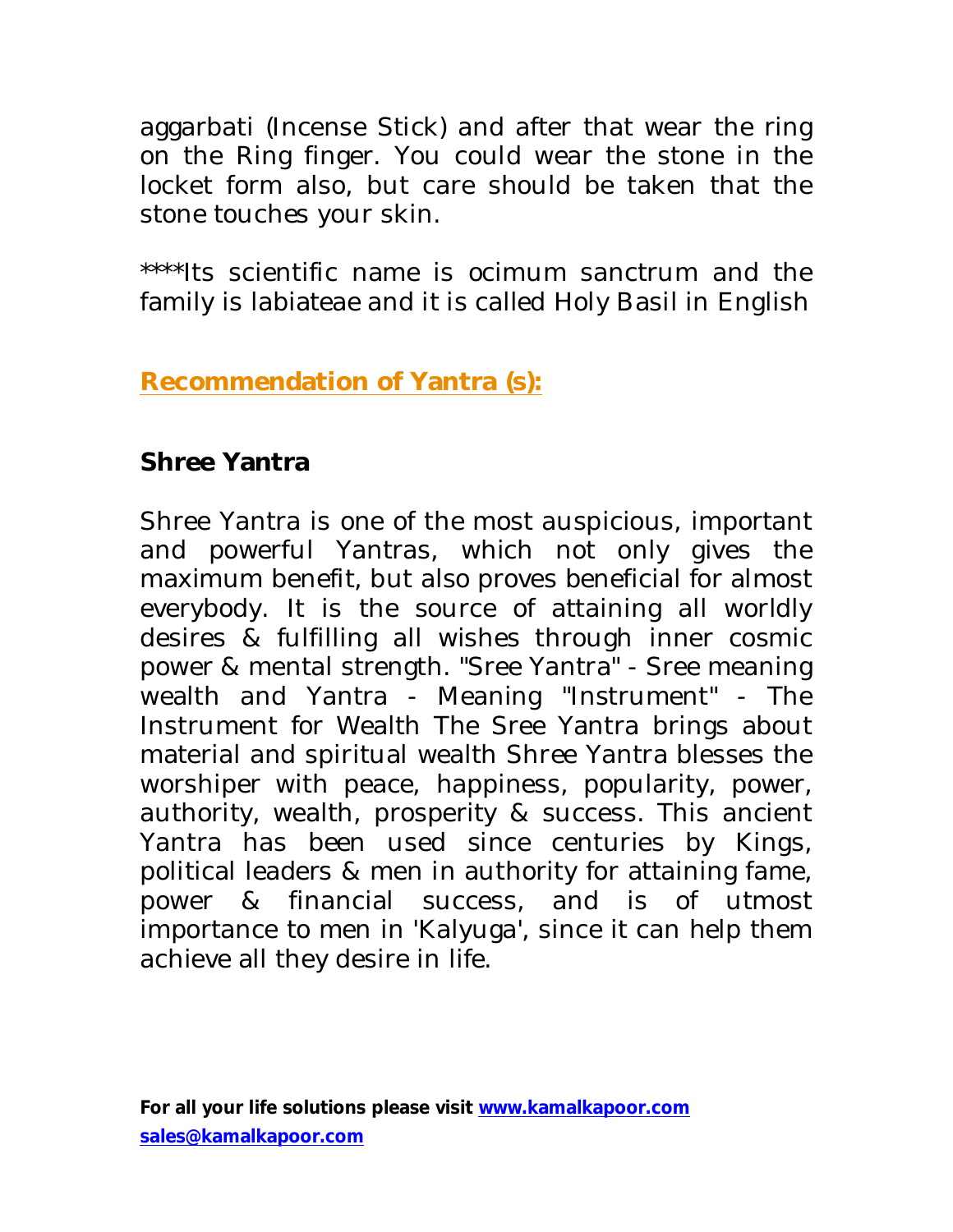### **Ganesh Yantra**

Ganesh is the foremost God. He is worshipped first on all auspicious occasions, whether it is a marriage or a religious function. Ganeshji is also invoked and worshipped before any festival, or a new project or venture that a Hindu undertakes. He is the remover of all sankat (obstacles) and is an extremely benevolent god, fulfilling the wishes of those whom pray to him sincerely. The worshiper of this Yantra is blessed with success in work & business, good luck & new opportunities in career, fulfillment of wishes & desires and achievement of goals & objectives.

# **Recommendation of Mantra(s):**

As remedial measures you are advised to daily chant Gayatri Mantra 540 times and the below Mantra also 540 times :

**HARE KRISHNA HARE KRISHNA KRISHNA KRISHNA HARE HARE HARE RAM HARE RAM RAM RAM HARE HARE**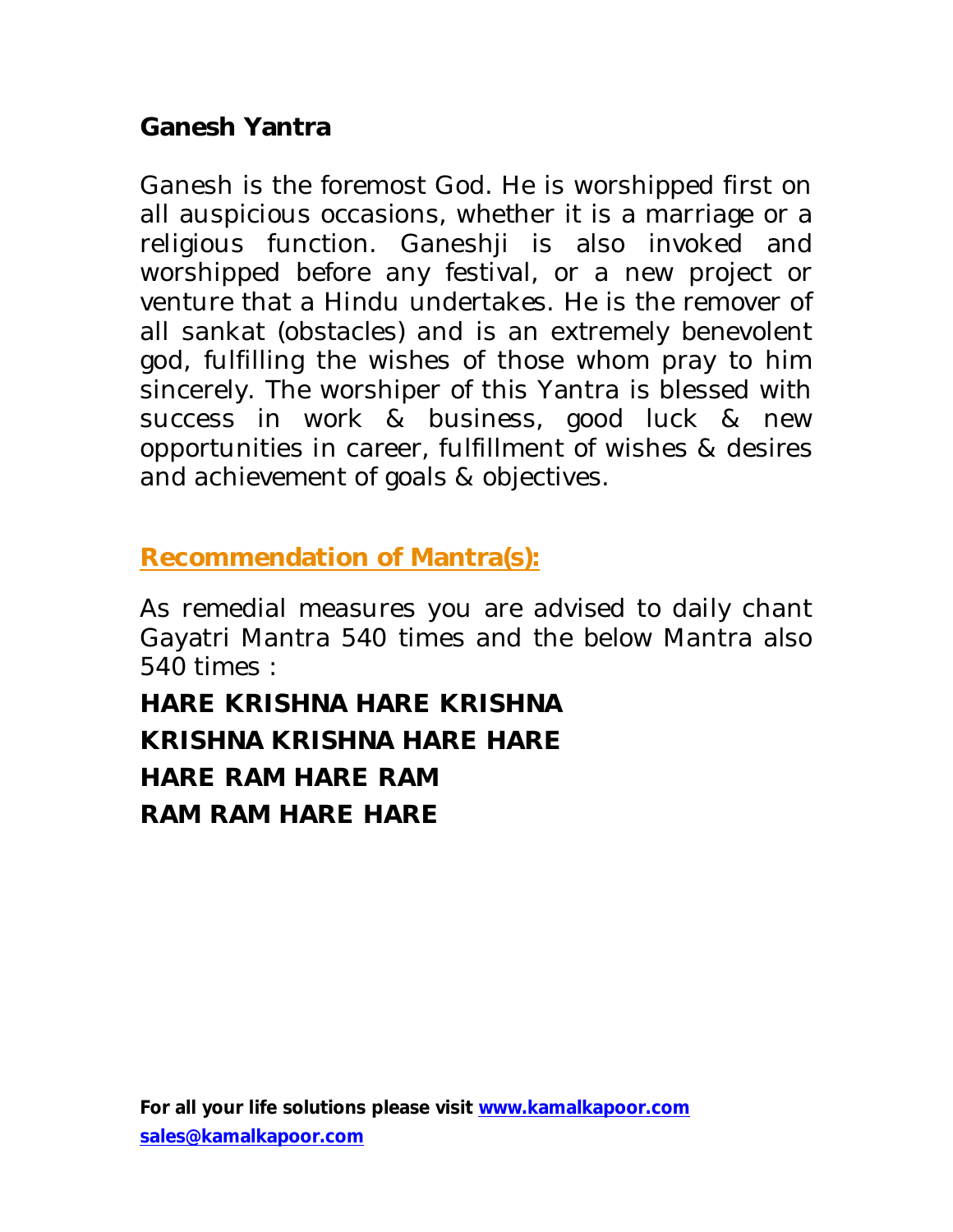**Recommendation of Pujas & Hawans:**

**These remedies have to be performed for success and eradicating/diluting the malefic effects of the planets. All favorable periods and analysis would work to its maximum strength if these remedies are performed. Kindly also note, that if the remedies are not performed according to proper Vedic methods then these won't give any results.**

Dear Mr. Xyz, you need to perform **Ganapathy Homam**. This is an **excellent Homam when you are facing obstacles and difficulties in your specific objective**. This is also an excellent Homam for removing obstacles in your health. Arrange for performing this Homam by a learned and qualified Purohit (You would need to look for a Purohit who can perform this with a proper vidhi vidhan according to Vedic method). This would give the desired results.

Dear Mr. Xyz, you need to perform **Lakshmi-Kuber Homam**. Lakshmi-Kuber Homam is performed **for the purpose of gaining legitimate wealth and removing obstacles in Career**. Arrange for performing this Homam by a learned and qualified Purohit (You would need to look for a Purohit who can perform this with a proper vidhi vidhan according to Vedic method). This would give the desired results. This is also going to help you in your career problems.

**For all your life solutions please visit www.kamalkapoor.com sales@kamalkapoor.com** Dear Mr. Xyz, you need to take help of **Mercury Puja**. As Mercury is **significator of intelligence and**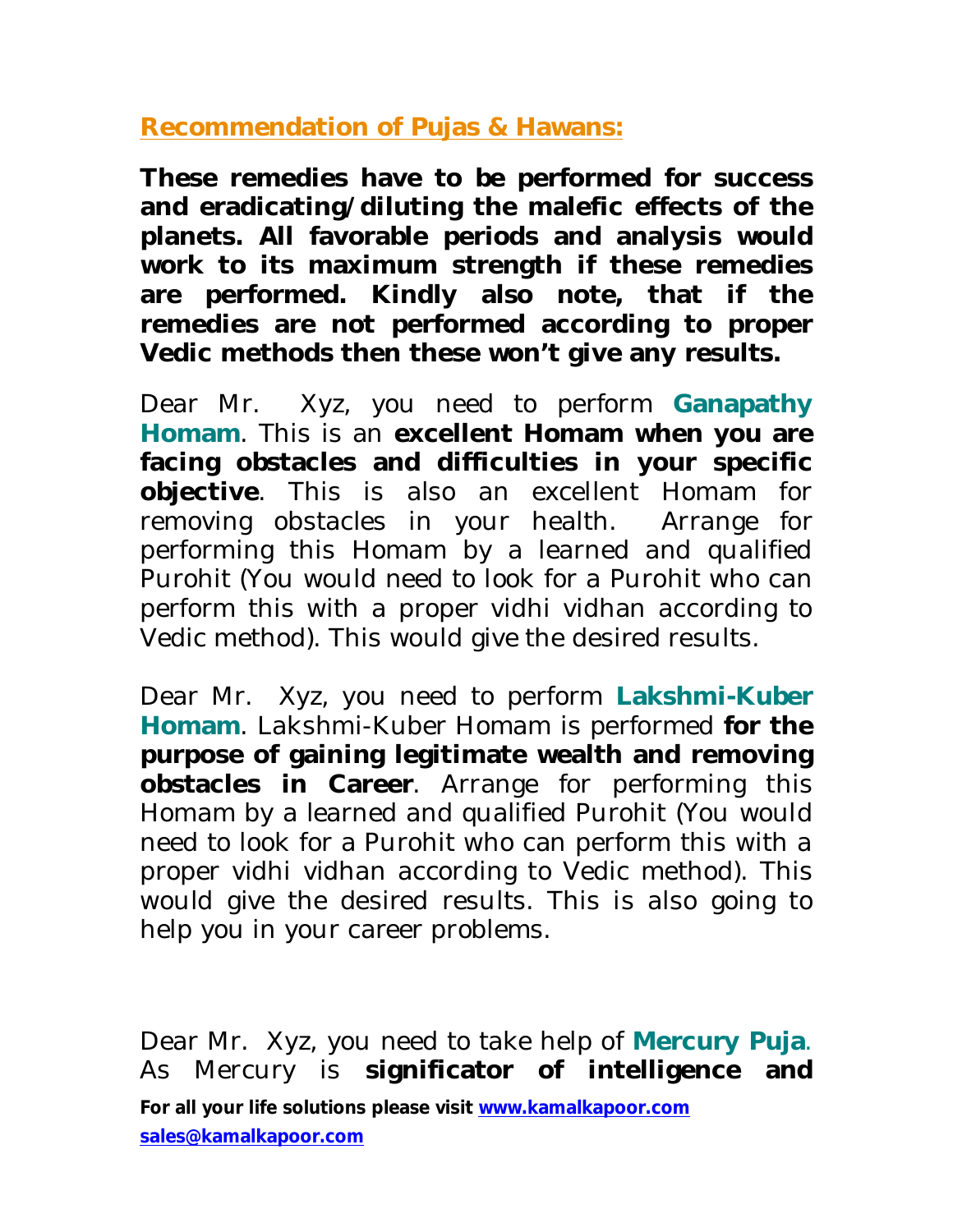**versatility** you need to appease Mercury so there is a need for Mercury Puja. It is necessary to perform this Puja. Arrange for performing this Puja by a learned and qualified Purohit (You would need to look for a Purohit who can perform this with a proper vidhi vidhan according to Vedic method). This would give the desired results.

Dear Mr. Xyz, you need to perform **Nakshatra Puja**. Indian Vedic Astrology considers Nakshatra (in which we are born), to be the important aspect of our lives. Nakshatra indicates our attitude, even our physical appearance and our future. It is said in our Vedas that Nakshatra Puja is very important in our lives. Arrange for performing this Homam by a learned and qualified Purohit (You would need to look for a Purohit who can perform this with a proper vidhi vidhan according to Vedic method).

Dear Mr. Xyz, you need to perform **Navagraha Homam**. The nine "grahas" or planets in our horoscope control our karma, our desires and their outcomes. Each of these nine planets exerts an influence in our lives, which is called "dasha" and it can be known from one's horoscope. Navagraha Puja is undertaken to reduce the negative effects and improve the positive energies related to a person. Arrange for performing this Homam by a learned and qualified Purohit (You would need to look for a Purohit who can perform this with a proper vidhi vidhan according to Vedic method). This would give the desired results.